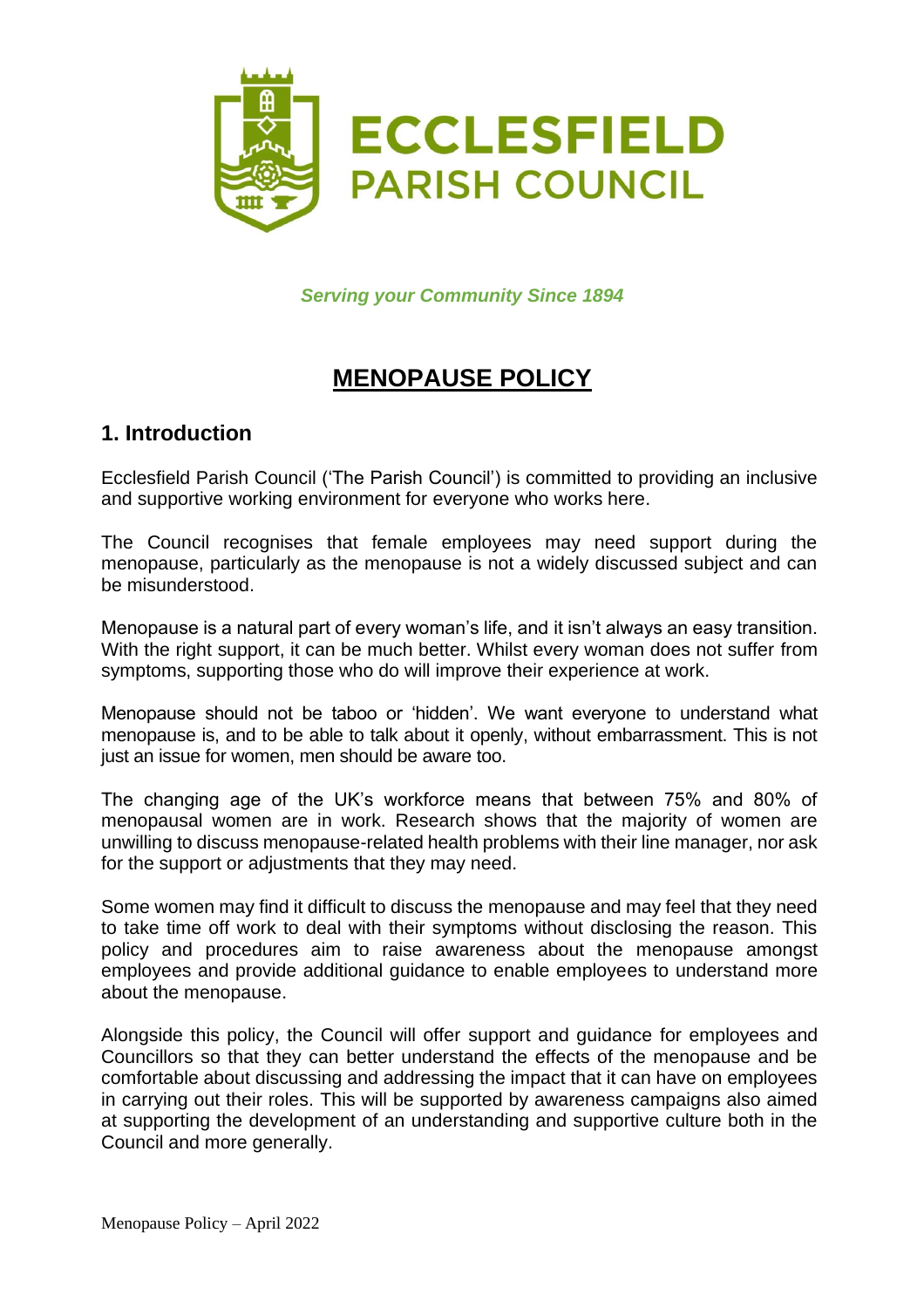The menopause can affect women in different ways. Some experience few or no symptoms, others experience mild to severe symptoms. Recognising these changes can help in making the links between workplace health and safety and the problems some women experience working through the menopause. The effects of the menopause should be considered in any relevant capability performance or issues as it is recognised that the physical and psychological symptoms of the menopause and side effects of hormone replacement therapy may have a detrimental impact on women's work performance.

Menopause is not usually associated with the workplace or with workers' health and safety however it is a protected characteristic of the Equality Act 2010. Although many experience few problems around this time, others have severe problems, and these problems can sometimes arise from the way we work and working conditions.

# **2. Accessing support**

It is recognised that the menopause is a very personal experience and different levels of support may be needed. As with all longstanding health-related conditions, the Council is aware that sympathetic and appropriate support is required from line management to help women deal with the issues arising from the menopause.

Female employees may feel uncomfortable going to their manager if they are experiencing problems, especially if the manager is male. There are other options available such as approaching the Chairman or Vice-Chairman of the Staffing Committee or seeking medical advice.

The Parish Council is committed to ensuring that conditions in the workplace do not make symptoms worse. Adjustments may be necessary to support women who are experiencing the menopause.

A risk assessment should be undertaken in order to consider the particular requirements of menopausal women and ensure that the working environment will not make their symptoms worse. The risk assessment will assist with the identification of any potential adjustments which may be required.

Working time arrangements should be flexible enough to ensure they meet the needs of menopausal women, who may at times require access to more flexible working in order to deal with their symptoms, including starting later after difficulties sleeping, needing to leave work suddenly or taking more breaks during the day.

Consideration should be given to environmental factors. Issues that have been highlighted as useful among the general working population include temperature and ventilation controls, such as the use of fans. Office seating plans could also be reviewed to enable the employee to sit near the window in order for the employee to adjust the temperature of the room accordingly.

Consideration should be given regarding access to chilled drinking water and access to adequate workplace sanitary facilities. Uniforms may exacerbate symptoms in terms of hot flushes and sweating therefore flexibility may be required to enable employees to cope with these symptoms.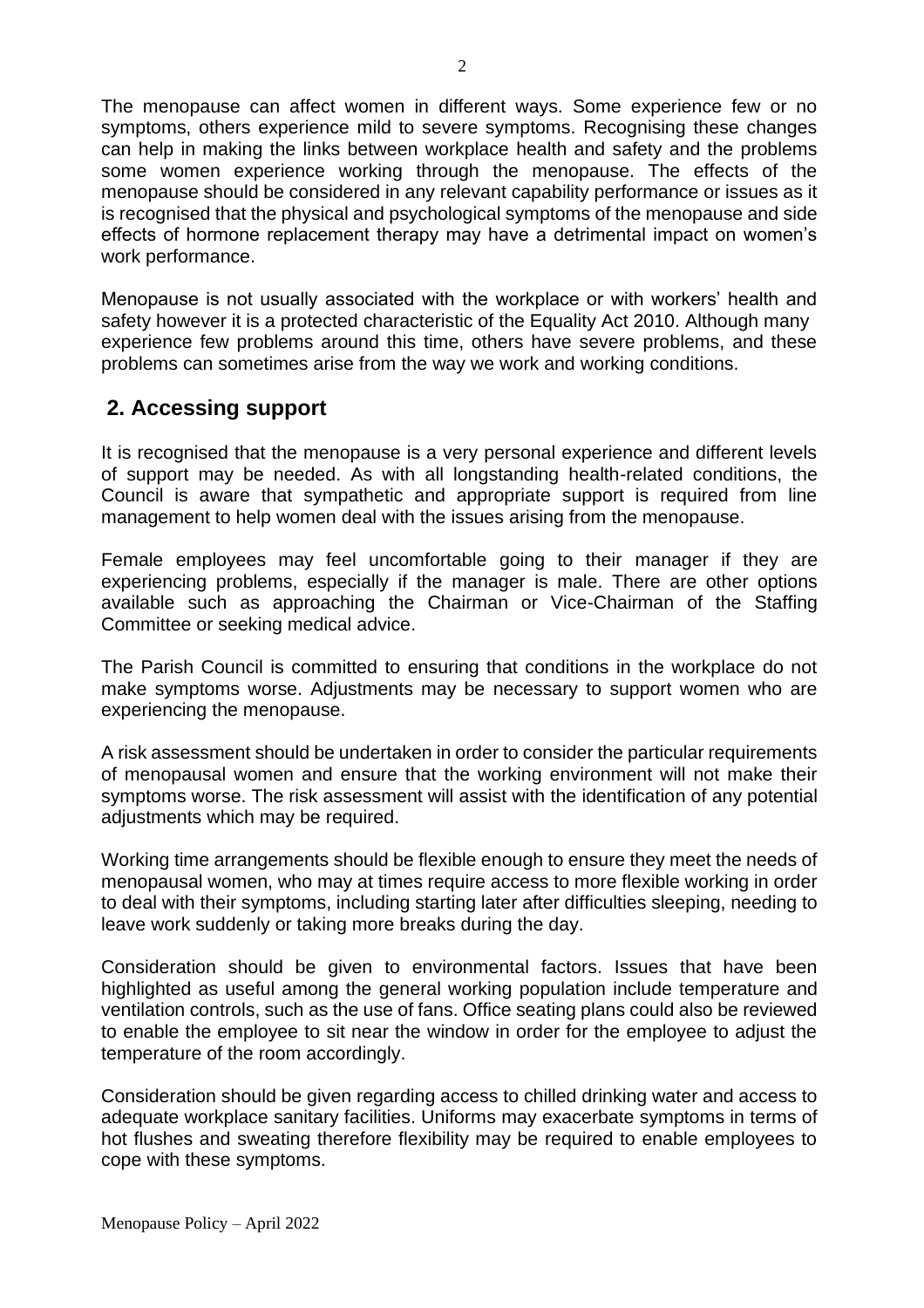Adjustments may be required to the employee's duties as hot flushes can be more difficult to cope with when undertaking high visibility work such as formal presentations and formal meetings for example.

# **3. Self Health**

Current health promotion advice to women highlights the importance of lifestyle choices before during and after the menopause and the benefits of:

- Eating healthily and regularly;
- Wearing natural fibres;
- Exercising regularly to maintain aerobic fitness levels;
- Consulting with their GP on the management of the menopause and to ensure that any symptoms are not due to any other causes;
- Contacting Occupational Health about their symptoms in order to obtain advice and support;
- Obtaining support and discussing their symptoms with a trusted manager;
- Drinking plenty of water;
- Not smoking;
- Ensuring alcohol intake is at, or below, recommended levels;
- Having access to natural light; and
- Getting adequate rest and relaxation.

These can help with some symptoms of menopause and may also help reduce the risks of other conditions in later life.

There are two main strands of law that may relate to the perimenopause and menopause:

- The Equality Act 2010 protects workers against discrimination. This includes because of their sex, a disability and their age.
- The Health and Safety at Work Act 1974 says an employer must, where reasonably practical, ensure health, safety and welfare at work.

# **4. Definitions**

- **Menopause** is defined as a biological stage in a woman's life that occurs when she stops menstruating and reaches the end of her natural reproductive life. Usually, it is defined as having occurred when a woman has not had a period for twelve consecutive months (for women reaching menopause naturally). The average age for a woman to reach menopause is 51, however, it can be earlier or later than this due to surgery, illness or other reasons.
- **Peri-menopause** is the time leading up to menopause when a woman may experience changes, such as irregular periods or other menopausal symptoms. This can be years before menopause.
- **Post-menopause** is the time after menopause has occurred, starting when a woman has not had a period for twelve consecutive months.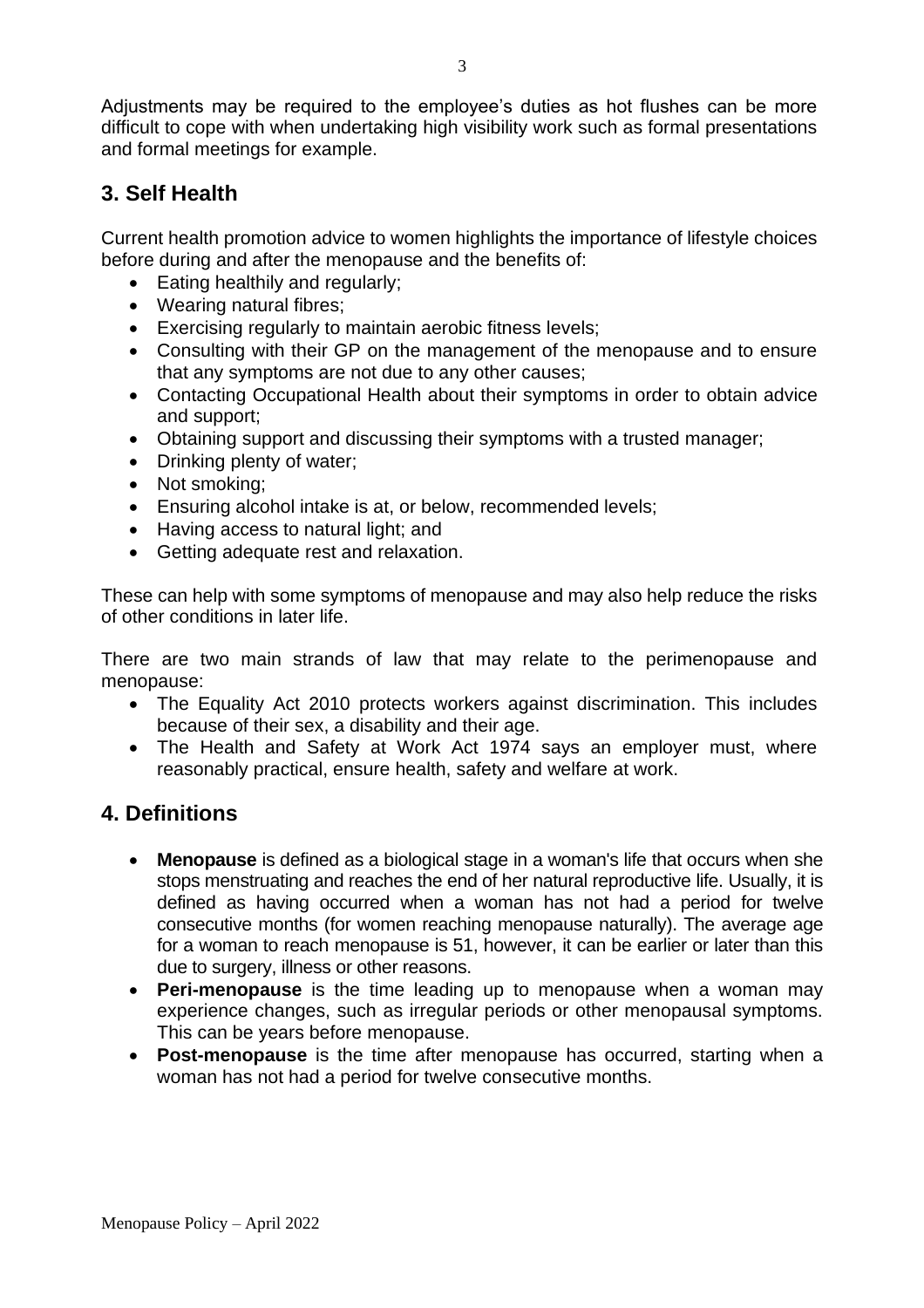# **5. Symptoms of Menopause**

It is important to note that not every woman will notice every symptom, or even need help or support. However, 75% of women do experience some symptoms, and 25% could be classed as severe.

Symptoms can manifest both physically and psychologically including, but not exclusively, hot flushes, poor concentration, headaches, panic attacks, heavy/light periods, anxiety, and loss of confidence. Some women also experience difficulty sleeping.

# **6. Links to Other Policies**

This policy is linked to, and in support of, all Parish Council policies and including Health and Safety.

# **7. SOURCES OF FURTHER ADVICE AND GUIDANCE**

• **National Institute for Health and Care Excellence (NICE) guidelines**. These explain how your GP will determine what types of treatments and interventions they can offer you. You can find out more information by using the following link https://www.nice.org.uk/guidance/NG23

• The **National Health Service** provides an overview of menopause. You can find More information at https://www.nhs.uk/conditions/menopause/

• **Menopause information.** The Royal College of Obstetricians and Gynaecologists offers further information in a dedicated area of their website at: [https://www.rcog.org.uk/en/patients/menopause/.](https://www.rcog.org.uk/en/patients/menopause/)

• **Premature Ovarian Insufficiency (POI)** information and support on very early menopause. You can find out more at [https://www.daisynetwork.org.uk](https://www.daisynetwork.org.uk/)

• **Menopause Matters.** This is an independent website providing up-to-date information about the menopause <https://www.menopausematters.co.uk/>

• **The Daisy Network** (supporting women who experience premature menopause). Further details can be found at [Charity for Women with POI | The Daisy Network](https://www.daisynetwork.org/)

• A **Government Report**, researched by the University of Leicester's School of Business has been published. Read more here https://www.gov.uk/government/publications/menopause-transition-effects-onwomens-economic-participation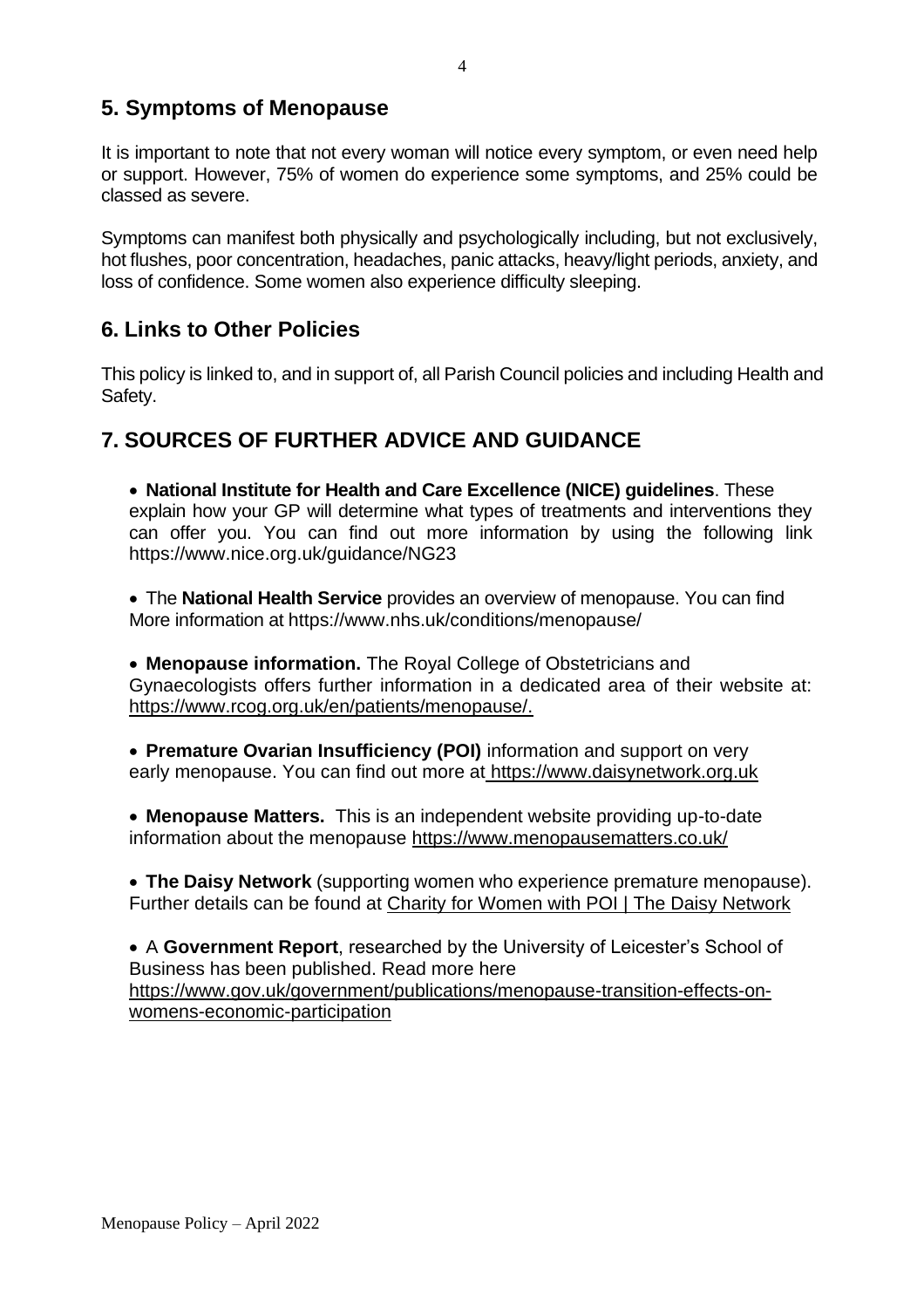# **Appendix 1 - Managers' Guidance for colleague discussions**

# **Symptoms Support**

The Parish Council recognises that every woman is different, and it is, therefore, not feasible to set out a structured set of specific guidelines.

All advice is given, and written, in accordance with the Faculty of Occupational Medicine (FOM) recommendations and best practice.

If an employee wishes to speak about their symptoms, or just to talk about how they are feeling (they may not recognise themselves that they are symptomatic), or if a male employee wishes to speak about a family member, please ensure that you:

- Allow adequate time to have the conversation.
- Find an appropriate room to preserve confidentiality.
- Encourage them to speak openly and honestly.
- Suggest ways in which they can be supported (see symptoms below) hand out the Menopause Advice Sheet (Appendix 2).
- Agree actions, and how to implement them, so that all parties agree on what has been discussed, and the next steps, before the meeting ends). Ensure that this record is treated as confidential and is stored securely.
- Agree if other members of the team should be informed, and by whom.
- Ensure that a designated time is allowed for a follow-up meeting. Do not rely on quick queries during chance encounters in the corridor or break room.

Symptoms can manifest both physically and psychologically, including, but not exhaustively or exclusively; support for women should be considered as detailed below:

### **Hot Flushes**

- Request temperature control for their work area, such as a fan on their desk (where possible a USB connected desk fan to ensure environmentally friendly) or moving near a window, or away from a heat source.
- Easy access to drinking water.
- Be allowed to adapt prescribed uniform, such as by removing a jacket.
- Have access to a restroom for breaks if their work involves long periods of standing or sitting, or a quiet area if they need to manage a severe hot flush.

### **Heavy/light Periods**

- Have permanent access to washroom facilities.
- Request an extra uniform.
- Ensure sanitary products are available in washrooms, in order to obtain personal protection.
- Ensure storage space is available for a change of clothing.

#### **Headaches**

- Have ease of access to fresh drinking water.
- Offer a quiet space to work.
- Offer noise-reducing headphones to wear in open offices.
- Have time out to take medication if needed.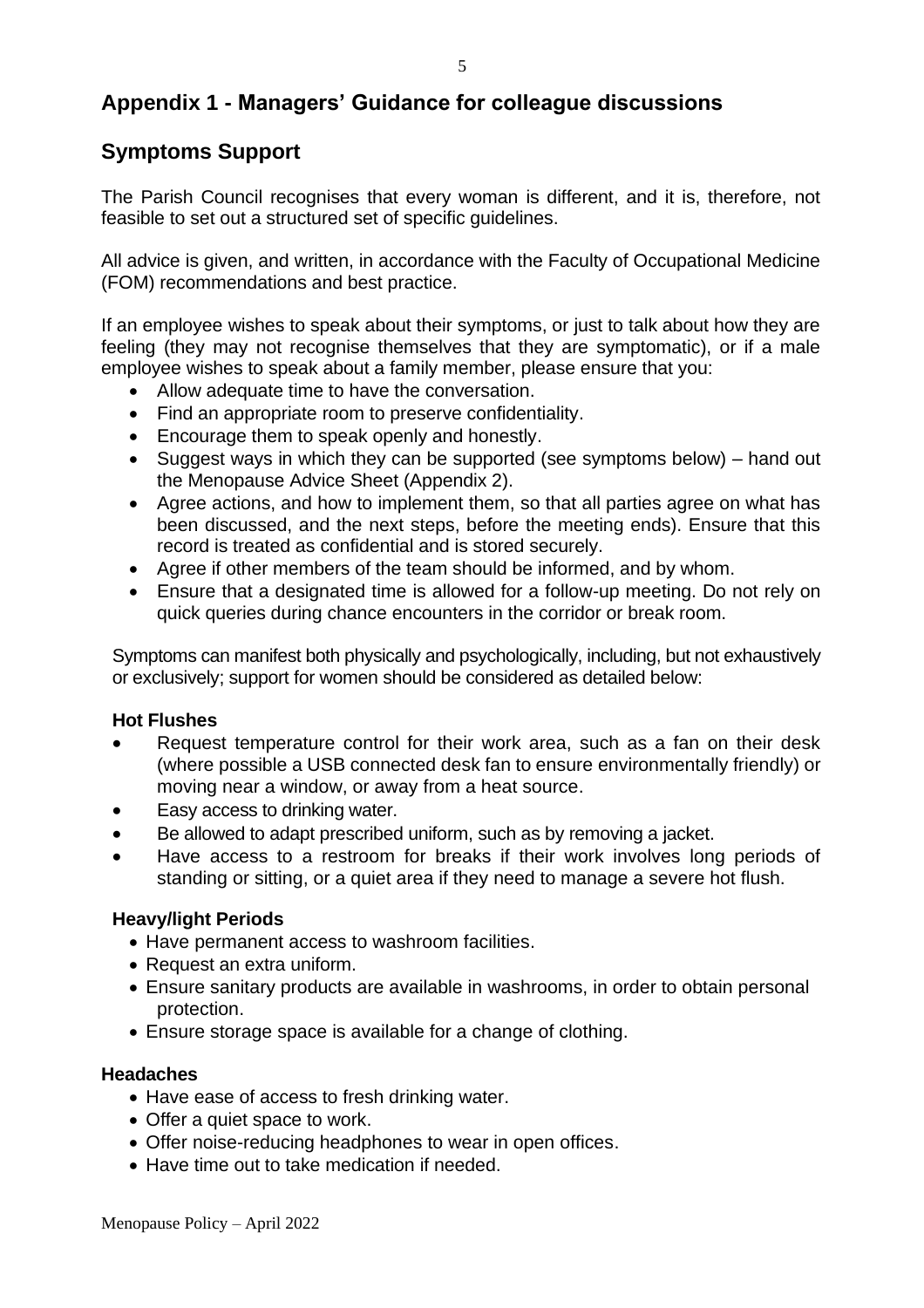### **Difficulty Sleeping**

• Ask to be considered for flexible working, particularly suffering from a lack of sleep.

### **Low Mood**

- Agree time out from others, when required, without needing to ask for permission.
- Identify a 'buddy' for the colleague to talk to outside of the work area.
- Identify a 'time out space' to be able to go to 'clear their head'.

### **Loss of Confidence**

- Ensure there are regular Personal Development Discussions.
- Have regular protected time with their manager to discuss any issues.
- Have agreed protected time to catch up with work.

### **Poor Concentration**

- Discuss if there are times of the day when concentration is better or worse and adjust working pattern/practice accordingly.
- Review task allocation and workload.
- Provide books for lists, action boards, or other memory-assisting equipment.
- Offer quiet space to work.
- Offer noise-reducing headphones to wear in open offices.
- Reduce interruptions.
- Have agreements in place in an open office that an individual is having 'protected time', so that they are not disturbed.
- Have agreed protected time to catch up with work.

### **Anxiety**

- Identify a 'buddy' for the colleague to talk to outside of work their area.
- Be able to have time away from their work to undertake relaxation techniques.
- Undertake mindfulness activities such as breathing exercises or going for a walk.

### **Panic Attacks**

- Agree time out from others, when required, without needing to ask for permission.
- Identify a 'buddy' outside of the office.
- Be able to have time away from their work to undertake relaxation techniques.
- Undertake mindfulness activities such as breathing exercises or going for a walk.

Discuss whether the member of staff has visited their GP. Depending on the discussion, this may be the next step suggested, particularly if the areas of difficulty are sleeping, panic attacks or anxiety.

If they have visited their GP, and are being supported by them, it may be helpful at this point to make an Occupational Health referral to give specific advice regarding the workplace.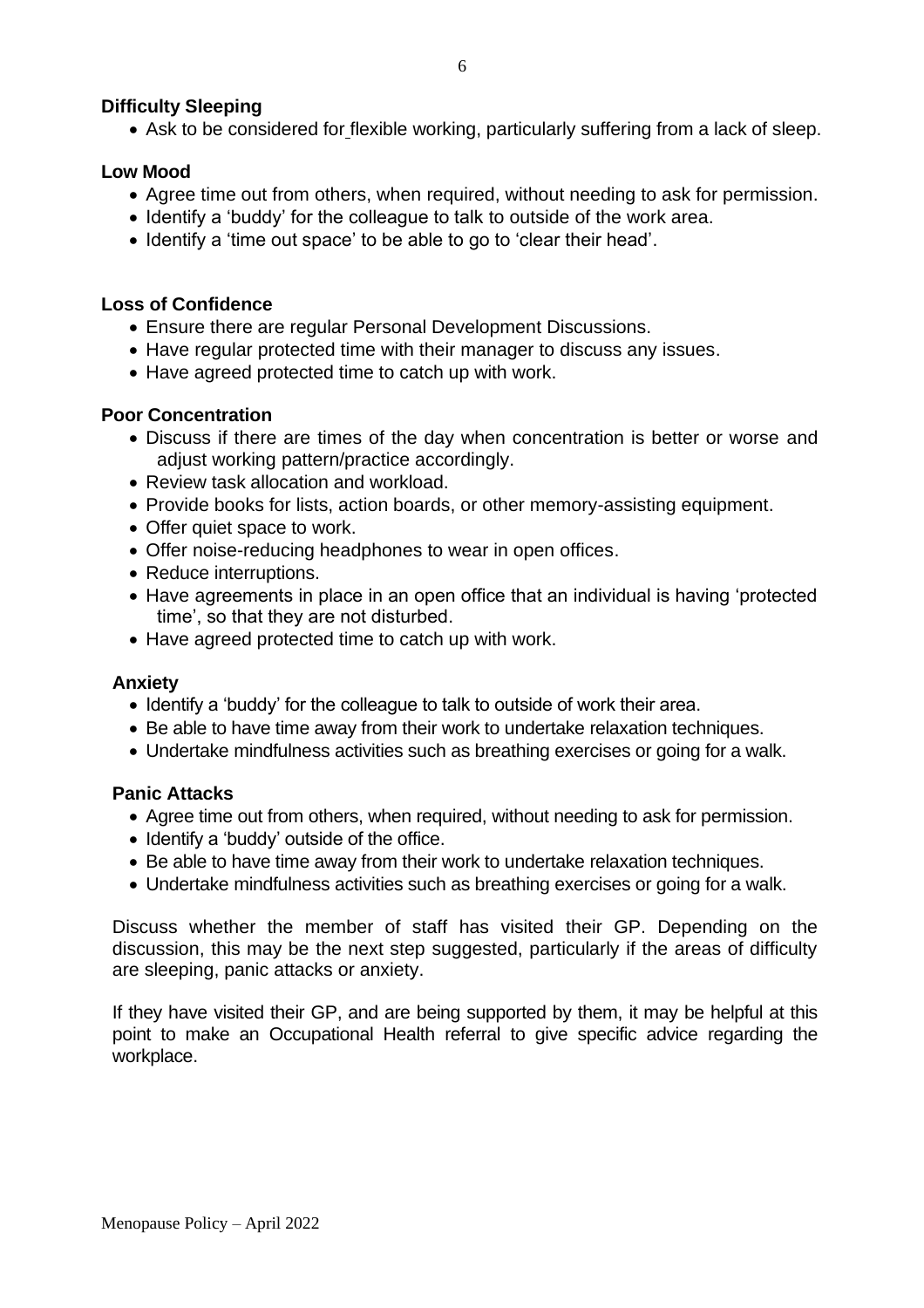## **Appendix 2 - Menopause Advice Sheet – How to talk to your GP about menopause**

If you are suffering from menopausal symptoms to the point they're getting in the way of you enjoying life, it's time to talk to your doctor. But, sometimes, that's easier said than done.

We all know how difficult it can often be just to get an appointment, and then it's often only ten minutes. And talking about symptoms can be hard, let alone if you feel rushed or unprepared. So, what can you do? We've put together some helpful, straightforward tips to help you get the best from your appointment.

**Don't wait**. It is all too common for women to feel they must simply 'put up' with menopausal symptoms as a part of life, but if they are affecting you, there are things you can do, and support available. There is no need to wait until symptoms feel unbearable.

**Read the NICE guidelines**. This stands for National Institute for Health and Care Excellence and these guidelines are what your doctor will use to determine the type of conversations to have with you and treatments to offer. There are guidelines for patients, which are really useful to read before you see your GP, so you know what to expect.

**Prepare for your appointment.** It's easier for your doctor to understand what's going on if you provide them with all the information. That may sound obvious, but blood tests to say where you are on the menopause transition aren't always available or accurate – your hormones can fluctuate daily during this time. So, your doctor will be thinking about what to recommend for you, based on your symptoms.

**Keep a list of your symptoms**, your menstrual cycle, hot flushes, how you're feeling, and any changes you've noticed. Write them down and take them to your appointment. Your doctor will thank you for it, and it's more likely that together, you'll find the right solution faster. And, if you have any preferences about how you manage your symptoms, tell them that too – for example, if you'd like to try hormone replacement therapy (HRT), or not.

**Ask the receptionist which doctor** is best to talk to about menopause. They are often the font of all knowledge at a surgery and can help you find the best person to speak to  $-$  it might not be your usual GP it could be someone who has had special training in the subject.

**Ask for a longer appointment**. If you don't think your standard appointment will be long enough, try to book a double appointment, as some surgeries do offer this.

**Don't be afraid to ask for a second opinion**. If you don't feel you've received the help you need, ask to speak to someone else. Don't be put off, you know how you're feeling, and how it's affecting you.

**Ask if there is a menopause clinic in your area**. Occasionally, there are regional clinics, specifically devoted to menopause. If there is one in your area, and you think this would be helpful, ask for a referral.

**Take your partner or a friend with you**. The chances are, you spend your life supporting others and, during menopause, it's your turn to ask them for support. Your partner, or a friend, will know how the symptoms are affecting you. They could support you at the appointment, and also find out how they can continue supporting you.

Menopause Policy – April 2022